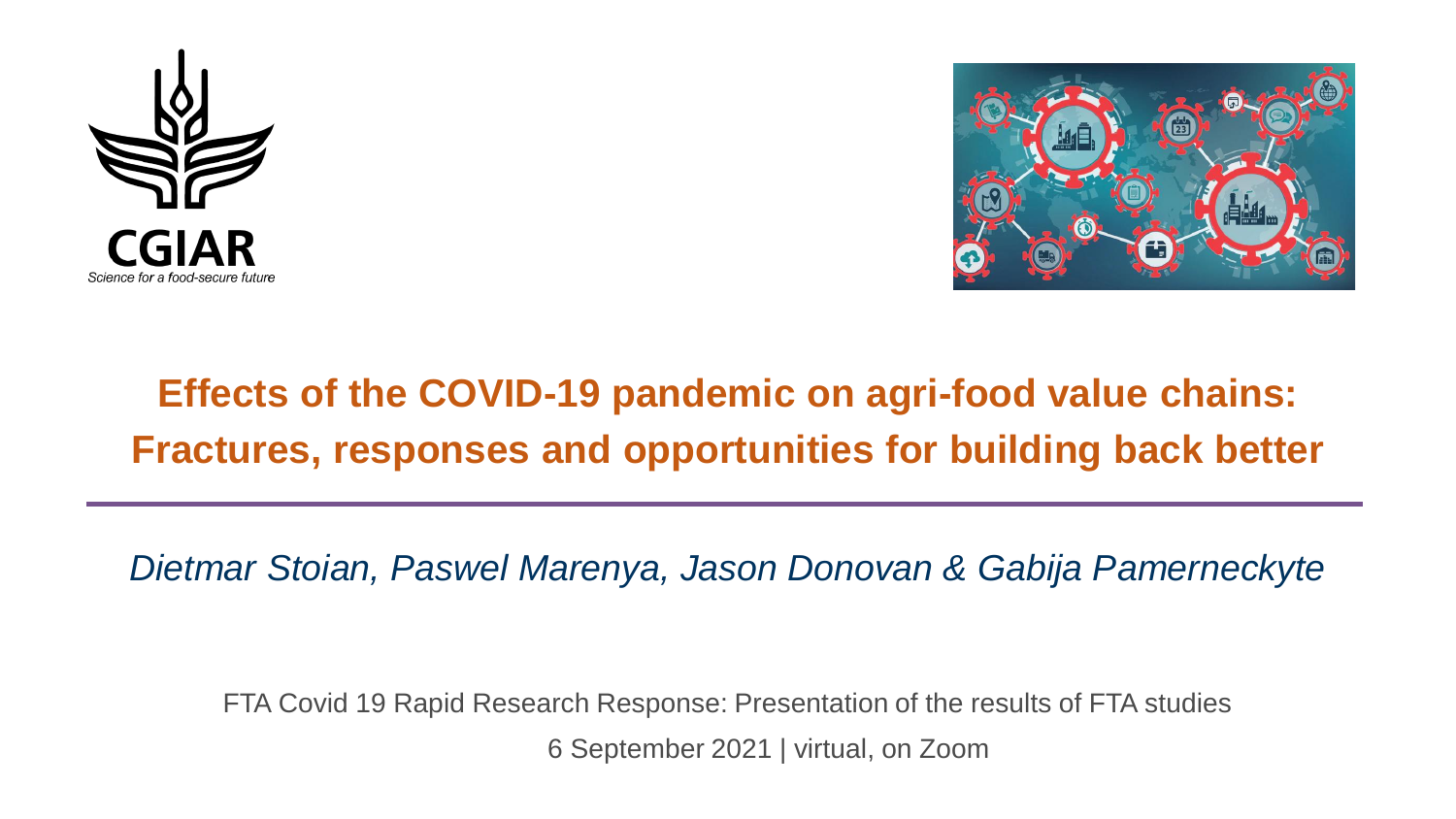- Stocktaking exercise of studies within & outside CGIAR
- 129 publications varying in degree of methodological robustness:
	- 47 high
	- 53 medium
	- 29 low
- Principal criteria: peer review, empirical data, sample size
	- Fully screened only studies ranked 'high' or 'medium' (n=100)
- Period covered: May 2020 through Feb. 2021 (ongoing expansion until July 2021)





# **Literature review**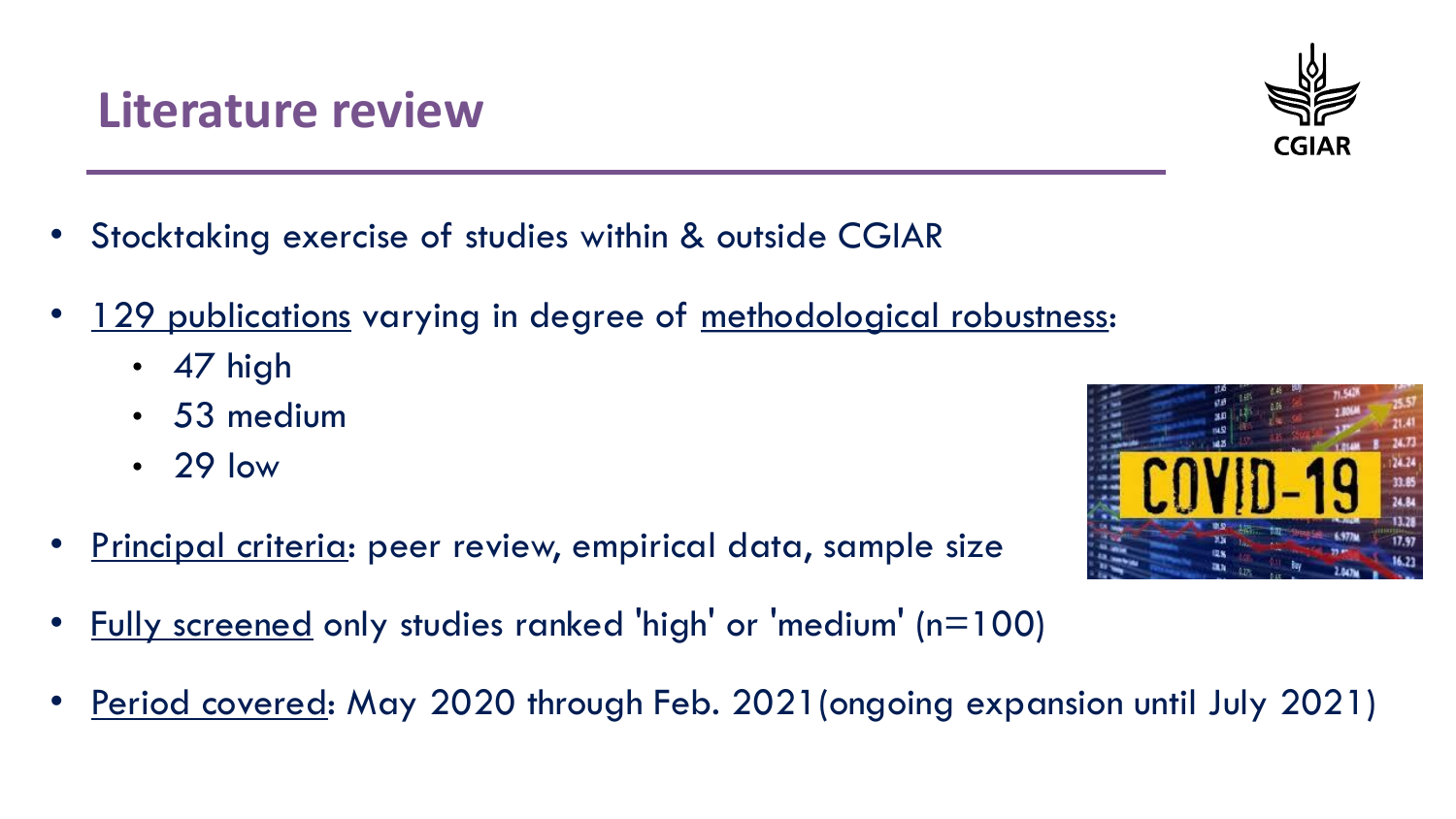

### **Coverage of chain actors by publication type**

|                                     | No. of<br>pubs | Input<br>dealers | <b>Producers</b> | <b>Processors</b> | Wholesalers /<br><b>Retailers</b> | <b>Consumers</b> | <b>Service</b><br>providers | Transport agents /<br>distributors | <b>Unspecific</b>        |
|-------------------------------------|----------------|------------------|------------------|-------------------|-----------------------------------|------------------|-----------------------------|------------------------------------|--------------------------|
| Peer-reviewed<br>journal article    | 29             | $\overline{2}$   | 25               | $\overline{7}$    | 11                                | $\overline{3}$   | $\overline{4}$              | $\mathbf{1}$                       | $\mathbf{0}$             |
| Report                              | 27             | 8                | 24               | 8                 | 14                                | 12               | $\mathbf{1}$                | 3                                  | $\mathbf{0}$             |
| Working/Discussion<br>paper         | 18             | $\overline{7}$   | 14               | $\overline{4}$    | 11                                | 8                | $\overline{2}$              | 2 <sup>1</sup>                     | $\overline{0}$           |
| Policy brief/note                   | 14             | $\mathbf{1}$     | 5                | $\overline{3}$    | 5                                 | $\overline{4}$   | $\mathbf{1}$                | $\overline{0}$                     | $\overline{\mathcal{L}}$ |
| Project note                        | 6              | $\mathbf{0}$     | 5                | $\mathbf 0$       | $\overline{3}$                    | $\mathbf 0$      | $\overline{0}$              | $\overline{0}$                     | $\overline{0}$           |
| Blog / Web-article/<br>presentation | 6              | $\mathbf{1}$     | $6\phantom{1}$   | $\mathbf{1}$      | 3 <sup>1</sup>                    | $\overline{2}$   | $\mathbf{0}$                |                                    | 0                        |

| Hot spots (highest tercile)         |  |  |  |  |
|-------------------------------------|--|--|--|--|
| Intermediate spots (medium tercile) |  |  |  |  |
| Cold spots (lowest tercile)         |  |  |  |  |

- Emphasis on production and retail/consumption
- Little on processing or input & service provision
- Geographic focus: Asia & Pacific, Africa (less on LAC)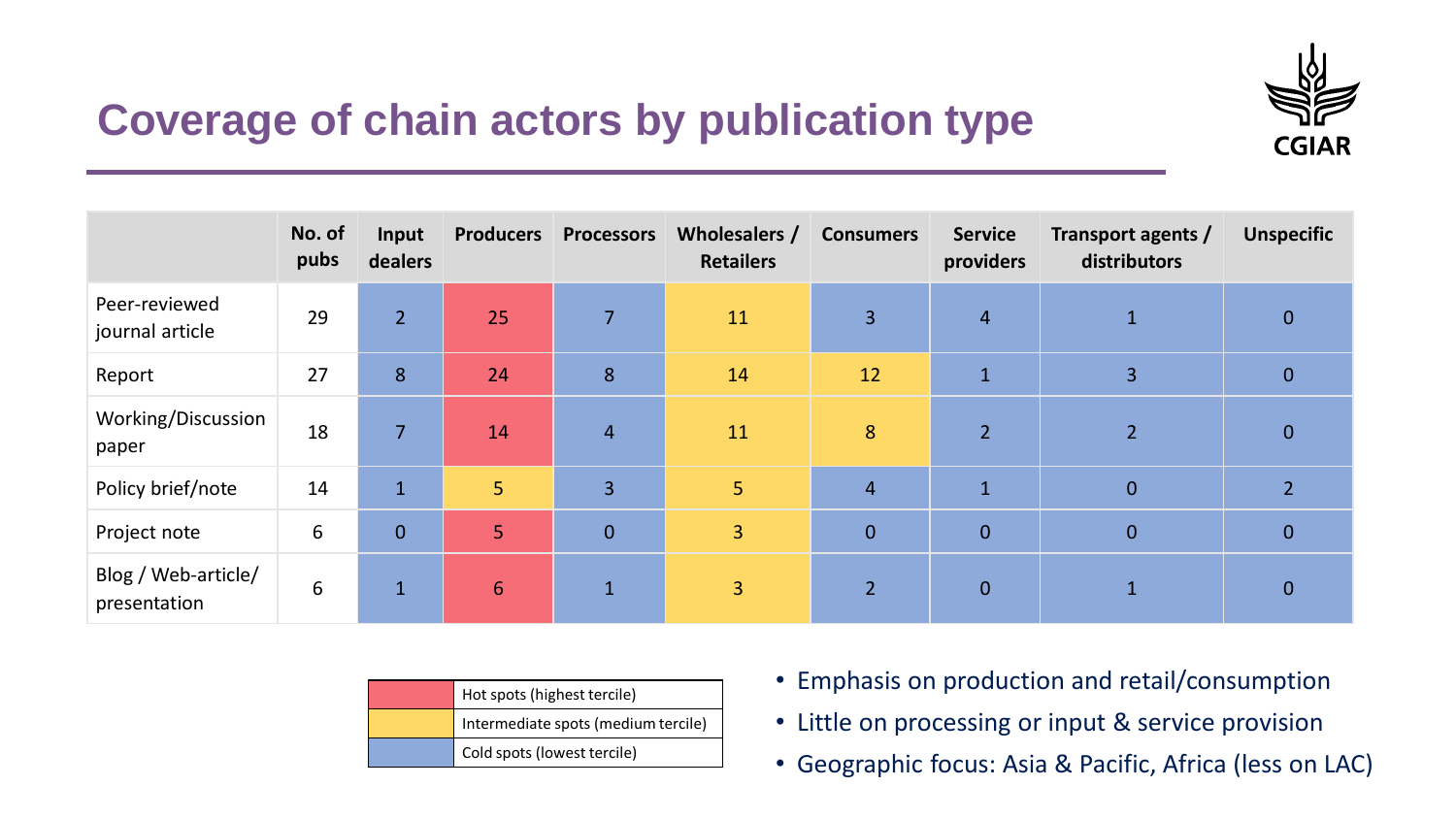

#### **Coverage of chain actors by commodity**

|                          | No. of<br>pubs | Input<br>dealers | <b>Producers</b> | <b>Processors</b> | Wholesalers/<br><b>Retailers</b> | <b>Consumers</b> | <b>Service</b><br>providers | Transporters /<br><b>Distributors</b> | <b>Unspecific</b> |
|--------------------------|----------------|------------------|------------------|-------------------|----------------------------------|------------------|-----------------------------|---------------------------------------|-------------------|
| Staples (mainly cereals) | 61             | 11               | 47               | 13                | 30                               | 19               | 5                           | 5                                     | $\mathbf{0}$      |
| Livestock products       | 58             | 10               | 46               | 10                | 30                               | 17               | 5                           | $\overline{4}$                        | $\overline{0}$    |
| Fruits & veggies         | 52             | 11               | 42               | 11                | 25                               | 14               | $\overline{4}$              | $\overline{4}$                        | $\overline{0}$    |
| Fish & aquatic foods     | 50             | 12               | 45               | 15                | 25                               | 13               | 5                           | 5                                     | $\overline{0}$    |
| Forest & tree products   | $\overline{4}$ | $\overline{0}$   | $\overline{4}$   | $\mathbf{1}$      | $\overline{2}$                   | $\overline{0}$   | $\overline{0}$              | $\mathbf{0}$                          | $\overline{0}$    |
| Unspecific               | 12             | $\overline{2}$   |                  | $\mathbf{1}$      | $\overline{4}$                   | $\overline{4}$   | 2 <sup>1</sup>              |                                       |                   |

| Hot spots (highest tercile)         |  |  |  |
|-------------------------------------|--|--|--|
| Intermediate spots (medium tercile) |  |  |  |
| Cold spots (lowest tercile)         |  |  |  |

- Emphasis on staples, fruits & veggies, and fish, aquatic and livestock products
- Little on forest & tree products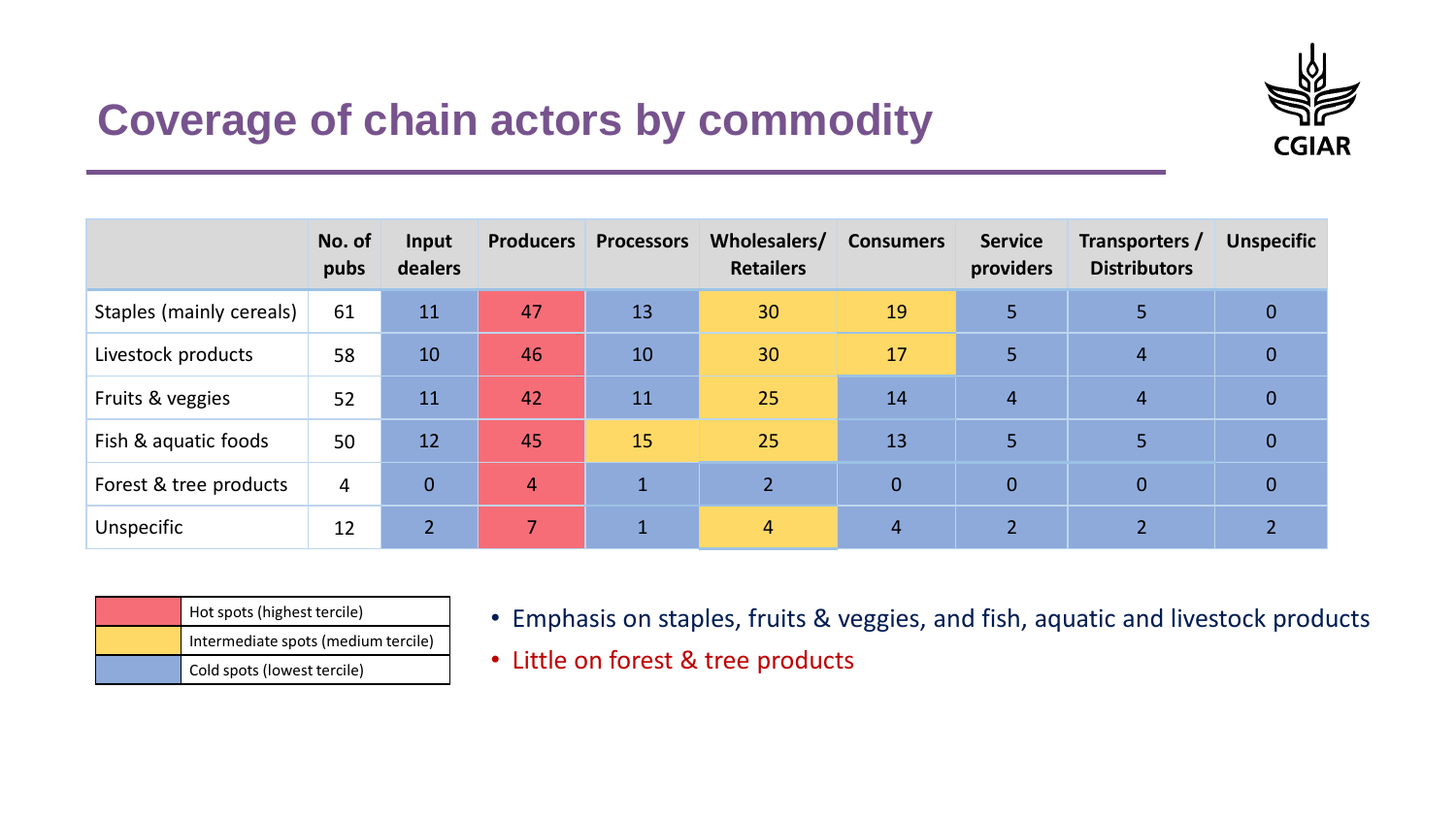

#### **Coverage of effects and responses by publication type**

|                                 | No. of<br>pubs | <b>Price effects</b> | <b>Private sector</b><br>response | <b>NGO</b><br>response | <b>Public policy</b><br>response |
|---------------------------------|----------------|----------------------|-----------------------------------|------------------------|----------------------------------|
| Peer-reviewed journal article   | 29             | 22                   | 17                                | 3                      | 12                               |
| Report                          | 27             | 23                   | 17                                | $\overline{7}$         | 16                               |
| Working/Discussion paper        | 18             | 15                   | 7                                 | $\overline{2}$         | 12                               |
| Policy brief/note               | 14             | 8                    | 12                                | $\overline{4}$         | 9                                |
| Project note                    | 6              | $\overline{4}$       | $\overline{2}$                    |                        | 3                                |
| Blog / Web article/presentation | 6              | $\vert 5 \vert$      | 3                                 |                        | $\mathbf{1}$                     |
| <b>Total</b>                    | 100            | 77                   | 58                                | 16                     | 53                               |

| Hot spots (highest tercile)         |  |  |  |  |
|-------------------------------------|--|--|--|--|
| Intermediate spots (medium tercile) |  |  |  |  |
| Cold spots (lowest tercile)         |  |  |  |  |

- Strong emphasis on price effects
- Private and public sector responses well covered
- NGO response less so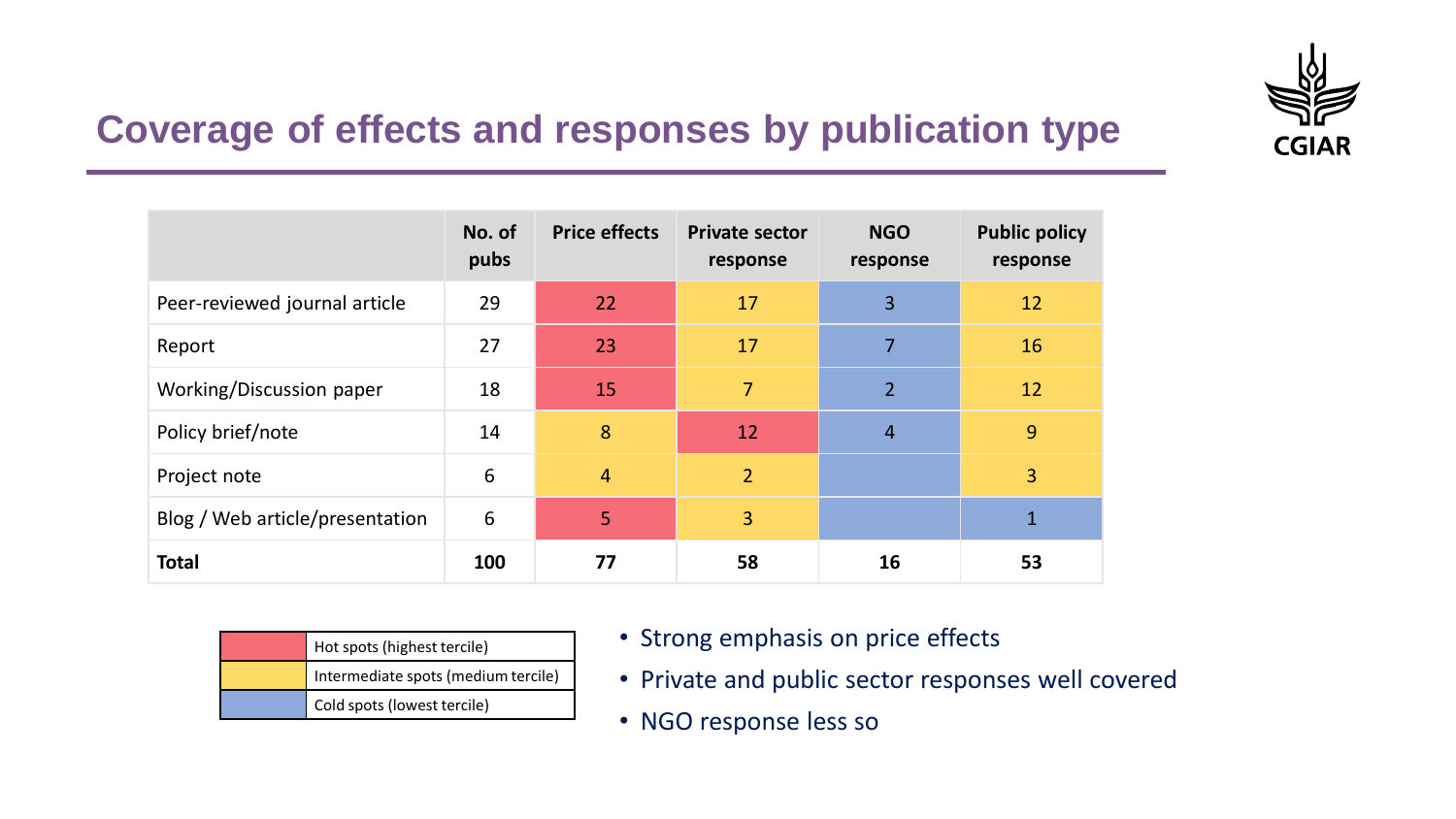

- Worst-case scenario (food VC collapse) did not materialize  $\rightarrow$  food system "surprisingly resilient"
- Value chains most affected: livestock, dairy, fish & fresh produce  $\rightarrow$  disjuncture between onfarm availability and logistical interruptions
- Disposal and waste: milk (Ethiopia), meat (Egypt, Tunisia), fish (India, Bangladesh), bananas (Ecuador, Ghana, India) & fresh produce (diverse countries)
- Non-perishable products less affected
- Also affected: input chains (seeds, fertilizers, agrochemicals)



• Unclear picture regarding resilience of domestic vs. global value chains